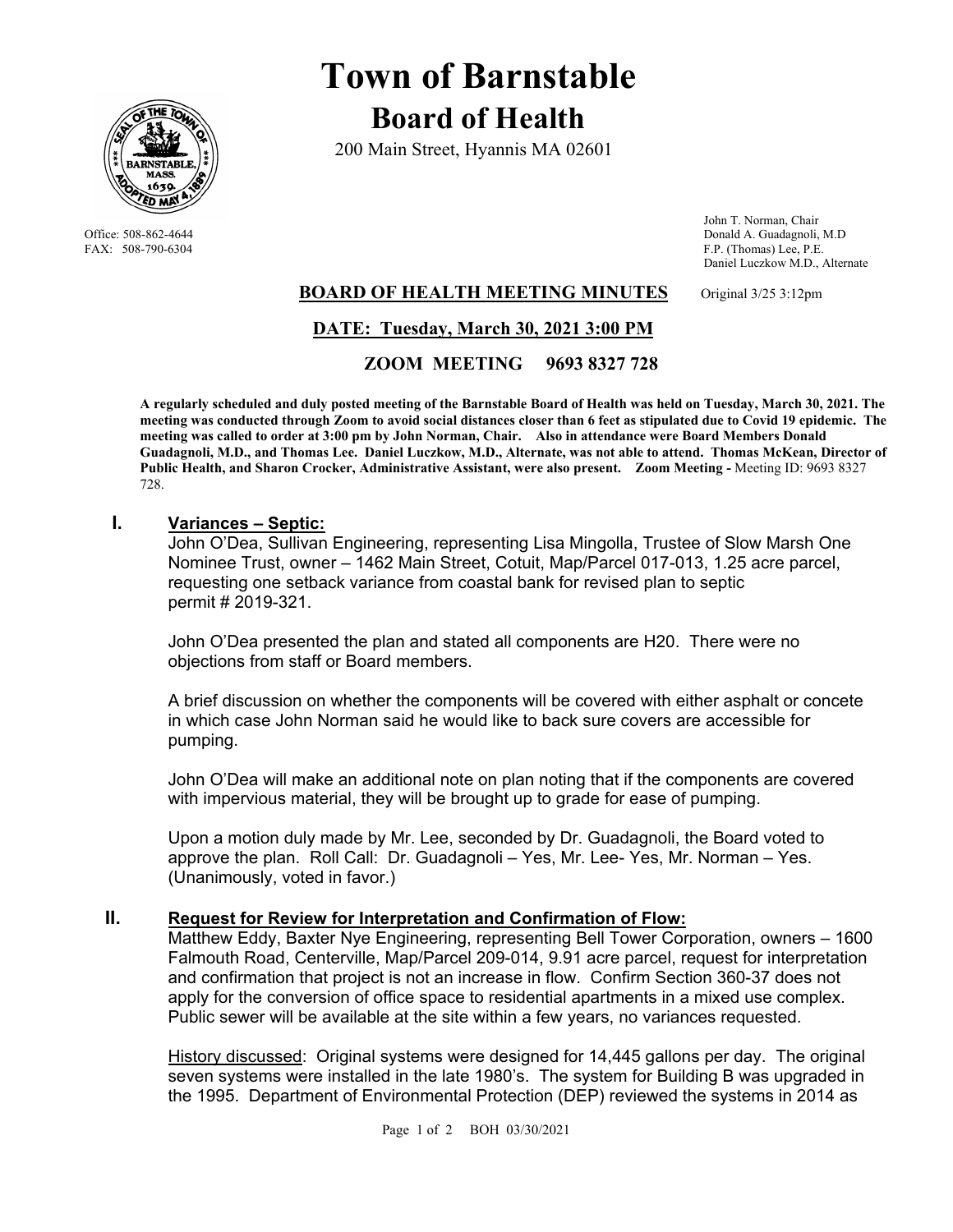the daily flow ranged from 10,000-15,000/day and they also determined the systems were fine as permitted.

Matthew Eddy, Engineer: Stated the second floor is to be converted from all offices space to 26-28 bedrooms which will be all be one-bedroom except for two two-bedroom. This will result in a daily flow of 13,990/gallons – a decrease in flow from permitted. The second floor conversions into housing will involve 4 of the septic systems and all 4 have been inspected recently and have been determined to be fine. Currently, Building B has less use than designed, so Building A, Second Floor will be plumbed into Building B's septic. Mr. Eddy believes the ruling on 1,650 gal/day does not apply because the permits were already existing.

Staff Comments: Mr. McKean said the staff has no objections to the conversion under the existing permits. He also noted the DEP will review again as it is over 10,000 gallons/day.

Mr. Lee stated he believes the proposed is reasonable and will be fine but would like to require that the second floor, building A, be connected to Building B's system. Mr. Eddy confirmed the plumbing would be done that way.

Upon a motion duly made by Mr. Lee, seconded by Dr. Guadagnoli, the Board voted to agree with the interpretation and confirm the project is not an increase in flow (an innovation/ alternative system would not be required, Second floor of Building A will be connected to Building B's septic system as Building B has a lower use.) Roll-Call: Mr. Lee – Yes, Dr. Guadagnoli – Yes, Mr. Norman-Yes. (Unanimously, voted in favor.)

## **III. Exemption from Title 5 Inspection-Sewer Connection**

Winna Brown, potential buyer, 70 Hyannis Avenue, Hyannis, requesting exemption from a septic inspection at time of sale provided there is an agreement with Board of Health to connect within two years. Sewer connection is expected to be done this Fall 2021.

Under MA DEP State Environmental Code 310 CMR 15.301: (4) Exclusions, an inspection of a septic system is not required at the time of transfer of sale of the facility served by the system under the following circumstances:

(b) the owner of the facility or the person acquiring title has signed an enforceable agreement with the Approving Authority to upgrade the system or to connect the facility to a sanitary sewer or a shared system within the next two years following the transfer of title, provided that such agreement has been disclosed to and is binding on the subsequent owner(s).

# **IV. Variance – Grease Trap:**

Osvaldo (Ozzy) Valdovimos, owner – Mi Pueblo, 459-B Main Street, Hyannis, requesting grease trap variance to continue with his brother's business.

The Board acknowledged his loss and inquired whether one year would be sufficient amount of time. Osvaldo said he is working on finding a new location and he hopes it will be enough time.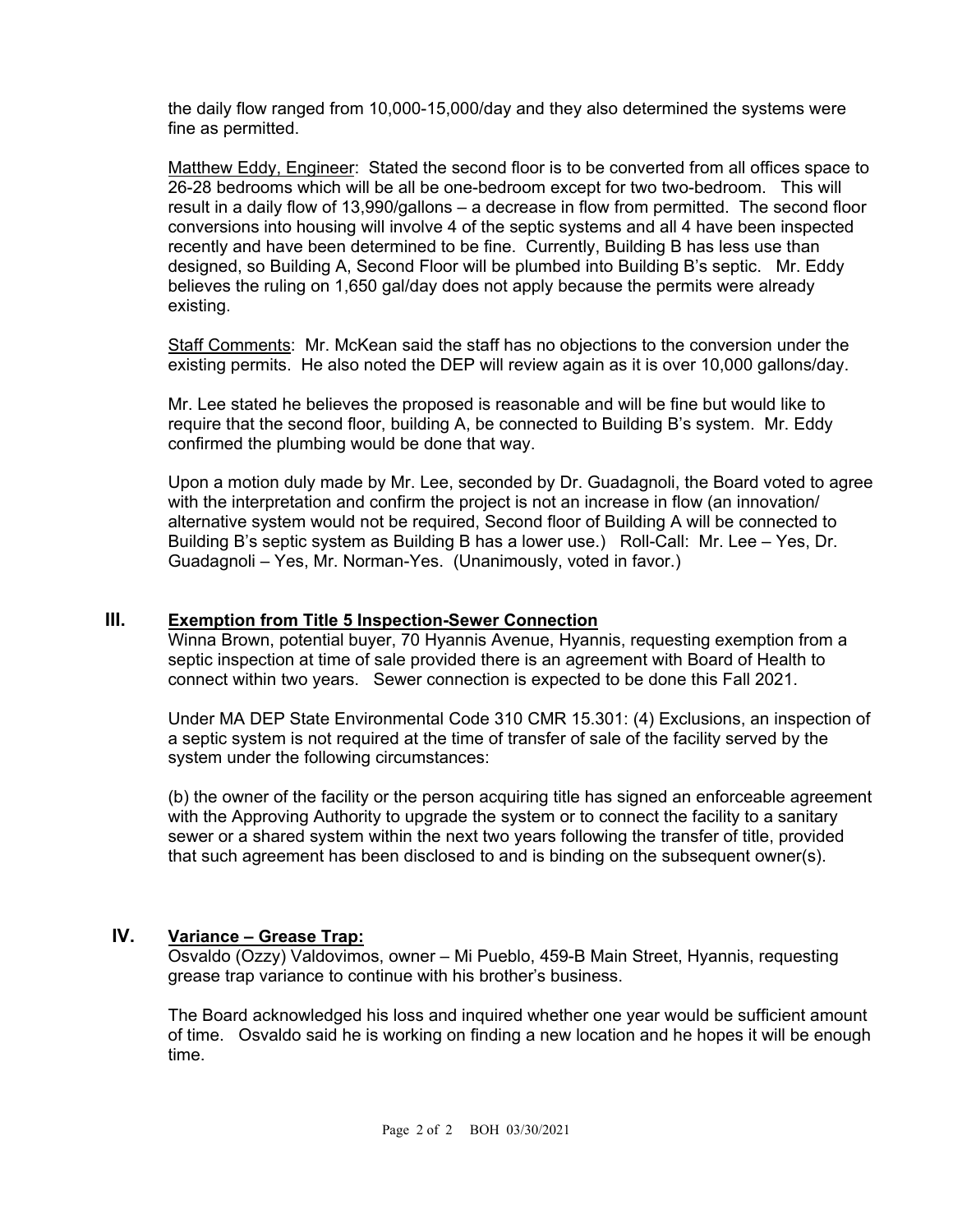A motion to grant an extension for twelve months until April 1, 2022. The Board would like him to return at that time to give a status and a plan for connection, if possible, or may come before the Board to consider an extension at that time.

#### **V. Minutes:**

February 23, 2021 Minutes.

## **VI. Regulation / Policy:**

Proposal regarding Section 322-5 of the Town of Barnstable Code.

In order to allow for outside dining as food establishments in the Town of Barnstable, the Director of Public Health shall be giving the authority to provide "counter variances" to assist food establishments with utilizing alternative methods for compliance, in lieu of strict compliance with each of the provisions of Section 322-5 of the Town of Barnstable Code.

The proposed regulation would remain in effect through calendar year 2021.

## **VII. Update on Shubael Pond Alternative Septic Project: Zenas Crocker, Barnstable Clean Water Coalition and Mark Nelson, Horsley Witten Group, will provide latest update and ask Board to consider variance(s).**

#### **VIII. Additional Item:**

John Norman suggested a letter be sent from the Board of Health to the Governor asking why Cape Cod does not have a State Vaccine Site established here as it has the largest percentage (35%) of seniors 65 and older in all of MA.

Dr. Guadagnoli and Thomas Lee strongly agreed with John Norman. A letter will be composed quickly, signed by all Board members, and sent to Governor Baker.

## **Voted to Adjourn – 4:30 pm**

Remote Participation Instructions

In accordance with the Governor's Order Assuring Continued Operation of Essential Services in the Commonwealth, Closing Certain Workplaces, and Prohibiting Gathering of More Than 10 People issued on March 24, 2020, the March 30th public meeting of the Board of Health shall be physically closed to the public to avoid group congregation.

Alternative public access to this meeting shall be provided in the following manner:

Page 3 of 2 BOH 03/30/2021